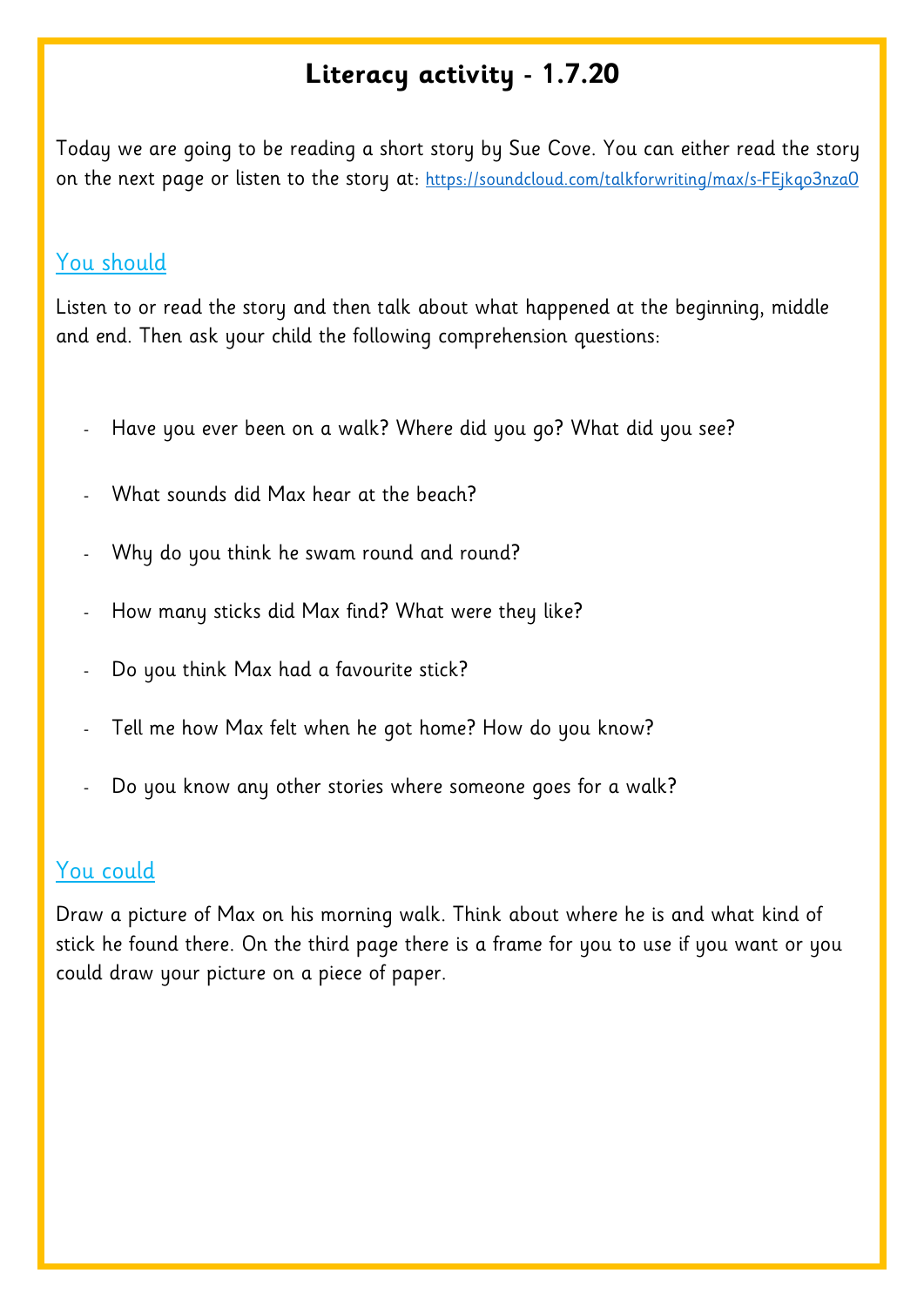## **Max's Morning Walk**

*(As you listen to my story, think about - where I go and what sort of sticks I find.)*

Once upon a time, there was a black Labrador called Max who lived on the edge of a small town with his family.

Early one Spring morning, Max woke up and thought to himself, "I'd like to go for a walk and collect some sticks." So, he barked and he barked

As soon as Max had his harness fastened, his family opened the door, stepped

outside and set off on their walk. The sun shone down from a bright, blue sky and birds sang up above in the trees. Max's nose twitched with excitement as he sniffed the fresh air.

and he barked until he had woken everyone in the house!

First, Max walked on a path near a canal. As he was walking, he saw a brown stick. Not too big, not too small but just right! "This looks a good stick," thought Max. So, he picked it up and continued on his way.

> Next, Max walked along beside the canal until he came to a stone bridge. Max walked under the bridge where he found another stick. Not too heavy, not too light but just right! "This looks a grand stick," thought Max. So, he picked it up and continued on his way.

After that, Max walked on and on until he came to a deep, dark wood. There he found another stick that was not too tickly, not too prickly. Unfortunately, it was an extremely long stick! Luckily, the path was very wide. 'This looks a fun stick', thought Max so he picked it up and continued on his way.

Finally, Max arrived at the beach where noisy seagulls swooped. He was feeling so hot that he jumped into the sea to cool down. Splash! Max swam round and round and round until he found another stick, floating in the sea. Not too straight, not too bendy but just right! "This looks an unusual stick," thought Max so he grabbed it and swam to the shore.





At last, Max and his family returned home. What a very long walk I've had, thought Max and look how many sticks I found! Max yawned. He curled up in his bed, closed his eyes and fell fast asleep dreaming of his next adventure.